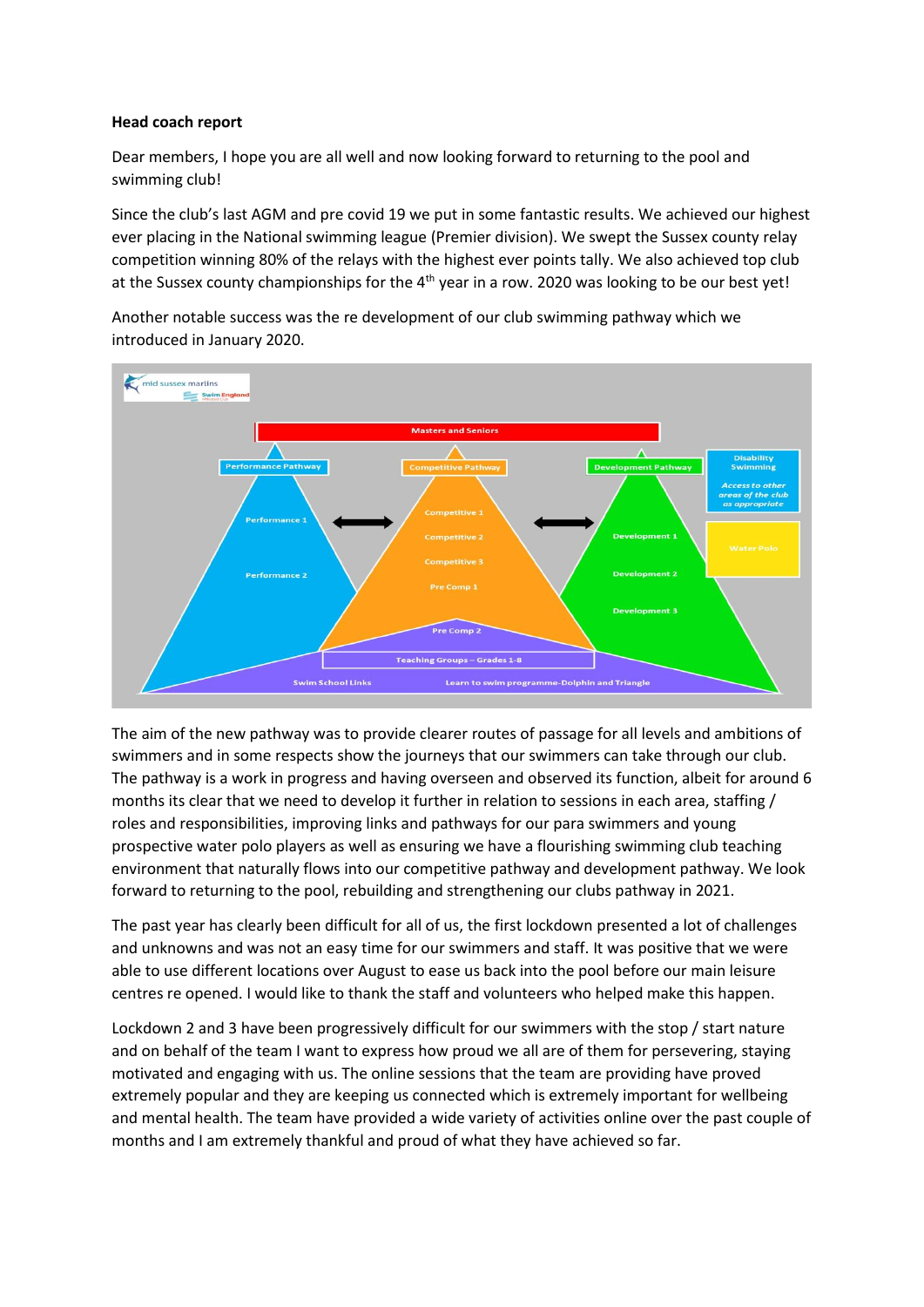Going forward It is clear that we need to steadily and carefully rebuild each part of the club and gradually increase our membership closer to where it was a year ago. This will be easier to do when lane limits are raised. We must remember all clubs are going through similar experiences so its important that we are dynamic with our approach, open to new ideas, appealing to new members / ex members and that we look forward and see this as an opportunity to get better and do better. There is much we can improve and build upon and the team and I will be working with the club board to ensure we make that happen.

On a personal level I want to see us rediscover the "club feel /atmosphere" that covid 19 and its restrictions have taken away and recreate a welcoming and positive environment where team comes first. A happy team is a successful team!

I must express my thanks to our staff, the coaches, teachers and poolside volunteers who have adapted to continual change over the past year, been prepared to travel to different locations and venues to take training and commit to numerous schedule changes and different ways of working.

I would like to thank Sarah Johnson our outgoing club treasurer who has volunteered countless hours behind the scenes as well as regularly volunteering poolside for team events and timekeeping over the past few years. The team greatly appreciate your work and support.

We thank Angela Curry, our former open meet secretary who stepped down from her role last year and will be greatly missed. Angela worked extremely well with the team and volunteered a lot of her time to ensuring our meet entries were in order, the coaches, parents and swimmers had the information they needed and that our large and frequent meet entries were in order.

Lastly on behalf of the team I would like to thank all those who have volunteered their time from Chairman, board, welfare officers, poolside covid support and parent volunteers. We appreciate all that you have done and going forward we need you all more than ever to continue to thrive and succeed as a club.

Wishing for a more positive 2021 and beyond

Stephen Murphy

Head Coach

Mid Sussex Marlins

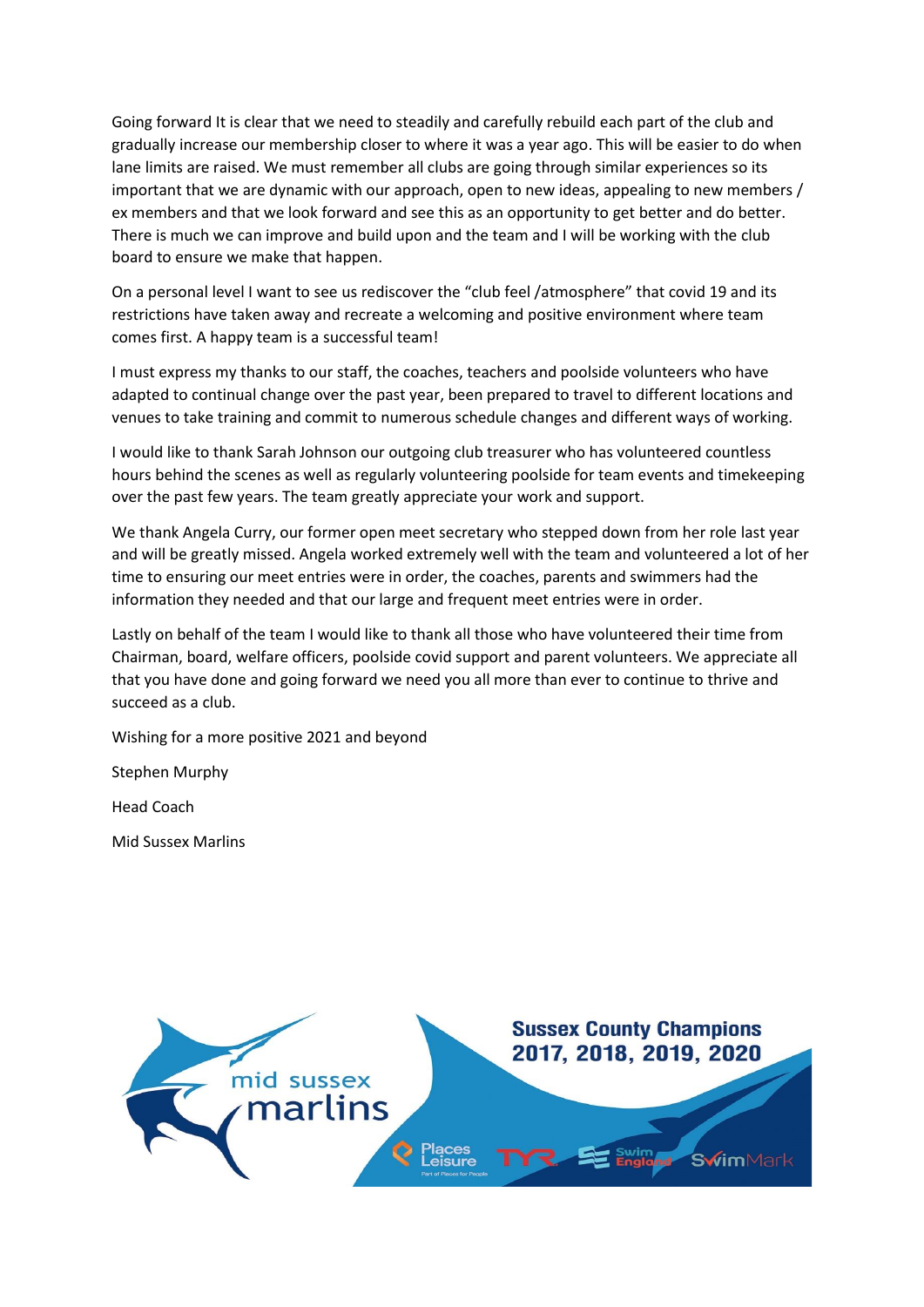

# **PARA SWIMMING REPORT, AGM 2020**

What a different year! Sadly, there is very little activity to report on, as the para-section only managed eight pool sessions from the end of March, due to the Covid situation. We have also had to merge the two squads of Starfish and Dolphins, and move our training time to Saturday evenings, 6-7pm at The Dolphin Pool in Haywards Heath.

On the few occasions that we were able to swim, we saw an average of 16 swimmers, out of a possible 23 who had signed up for the session. Several other members had to reluctantly suspend their membership due to being in the vulnerable category, or because the new session time didn't suit them.

On a positive note, we have been holding regular Zoom Catch Up sessions for the squad, and some of those who haven't been able to swim, have joined in on those, so that they can keep in contact with the group. Max Donnelly, one of our amazing young helpers, has put together a monthly Quiz, which has been very well received by those attending - there is a remarkable degree of competitiveness within the group!

Special mention goes to Alfie Penfold, who has been selected to be part of the 2020-21 Swim England Para-Swimming Talent Programme. Unfortunately, all the sessions so far have been on line, but hopefully Alfie will have the opportunity to see some of the other swimmers on the programme in the flesh, very soon. Louis Moyes joined Alfie in the few training sessions they have been able to have in the pool this year, as he was also hoping to be able to compete in the para-nationals, for which he had qualified. The boys have been ably supported and coached by Nic Piper, who has signed up to the Stage 1 - Para swimming national coach development programme , which is great for the Club, and for para-swimming generally.

A very special mention goes to Carolyn Heeley, who has so ably run Starfish and been a huge support to the para-swimming section over many years. Carolyn always planned to retire from her role at the end of 2020, but unfortunately this date was brought forward due to the pandemic. Nevertheless, we wish to extend our heartfelt thanks to Carolyn for all her help and support over the years – she is greatly missed!

Further thanks go to our wonderful helpers who attend our sessions each week, and without whom we couldn't function. Their support is fantastic and I, for one, am hugely grateful to them for their commitment and enthusiasm. I know the swimmers feel the same too. Hopefully, 2021 will allow us to be back in the pool regularly so that we can report on more activity next year!

### **Pauline Draper, Para Swim Lead**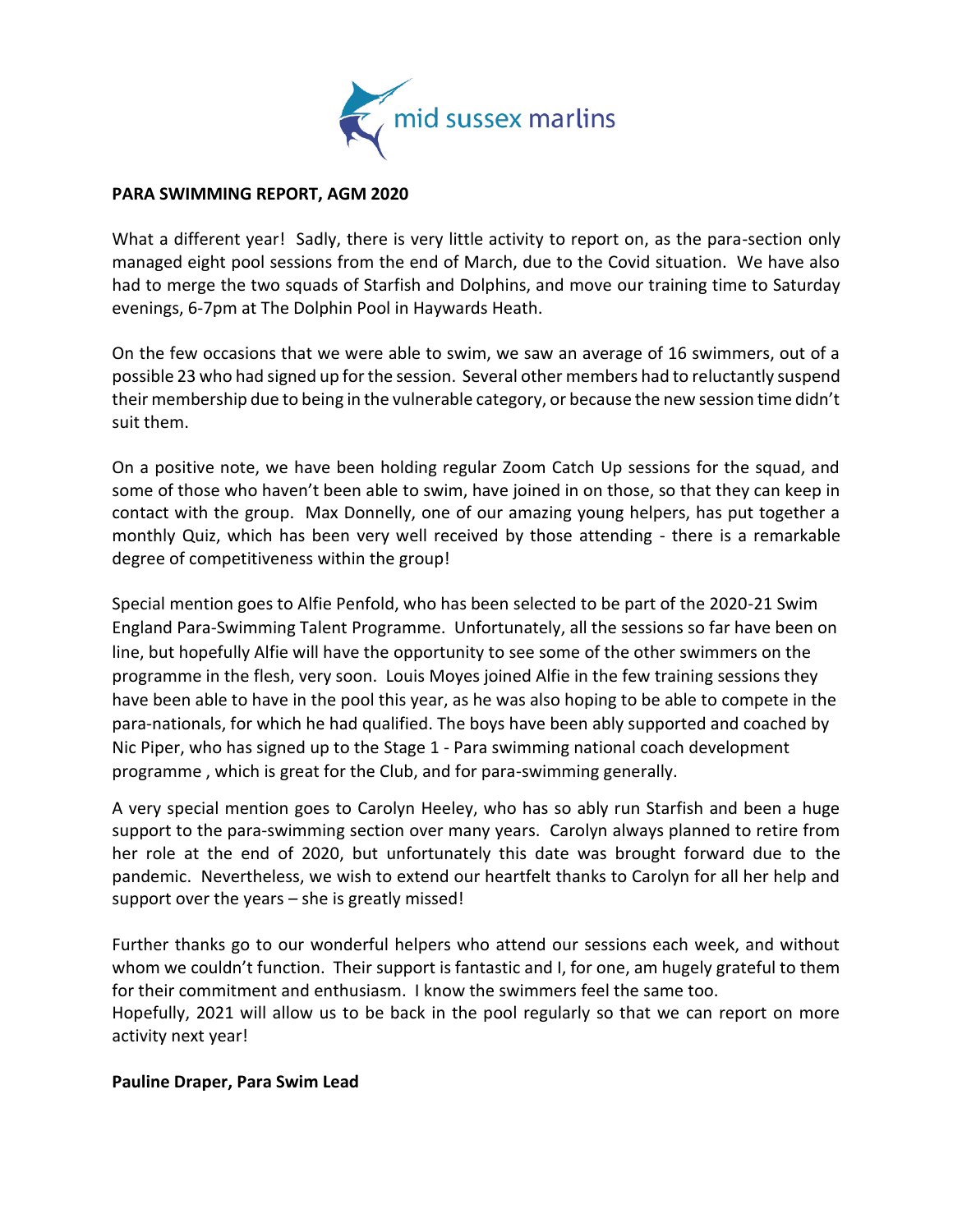

# **Masters Section Report**

Sitting down to write this report it strikes me how easily the miserable haze of this past year has obscured the huge success already achieved and promises of even more to come that we were enjoying one year ago on the 25<sup>th</sup> February 2020.

Following our last AGM the Masters were straight in to a busy period of competition as three days later 43 Marlins Masters were at the Pavilions in Horsham for the Sussex County Masters Championships – a record number of swimmers from a single club in the history of the event! From 203 individual events, Marlins amassed a huge total of 76 Gold, 51 Silver and 35 Bronze medals – Picking up 25 Championship records and 19 new Club records in the process. Most importantly, Marlins Masters managed to dethrone a strong Hastings Seagulls team to win both the top Club trophy and the relay trophy - completing the Clubs clean sweep of every available trophy from the County following the great success of the Junior sections earlier in the year.

From County Championships to short course National Championships a little over a month later. Marlins delivered in Sheffield, picking up 4 Gold, 14 Silver and 8 Bronze medals, an impressive 59 top 10 places from 85 individual swims saw Marlins finish as ninth placed club overall, from a total of 232 clubs represented.

2020 started every bit as well as could be hoped. A short trip to Crawley for the South East Regional Masters Championships at which a combination of individual events and relays resulted in a total of 25 Gold, 16 Silver and 20 Bronze medals. 19 Club records, 3 British Records, 1 European Record and 1 New World Record!

As a result of the age groups available in the competition the Marlins 4x100 Freestyle team of **Alison Gwynn, Rose Dudeney, Mary Johnson,** and **Sally Mills** were entered in the 240+ age group, despite their combined age of 280 years, this quirk led to a bizarre situation where the ladies total time of 5:38.02 earned them a Silver medal to go with their *NEW WORLD RECORD*! Breaking European and British records at the same time.

In the 4x50 Freestyle, the same team (who this time were pipped to the Gold by Marlins 240 year-old team) picked up a Silver medal in the 240+ age group to go with their *NEW BRITISH RECORD*! In the individual 100 Butterfly **Sally Mills** made it a hat-trick when she took not only the Gold medal, but also a *NEW BRITISH RECORD*!

So that leaves us where I began this report, a year ago - 25<sup>th</sup> February 2020. All of the efforts of the previous few months was to be a perfect springboard for further success in April for the National Long Course Championships, and in June for a trip to Budapest for the European Championships. Instead, we had Masters swimming in lakes and in the English Channel just to remember what 'wet' felt like.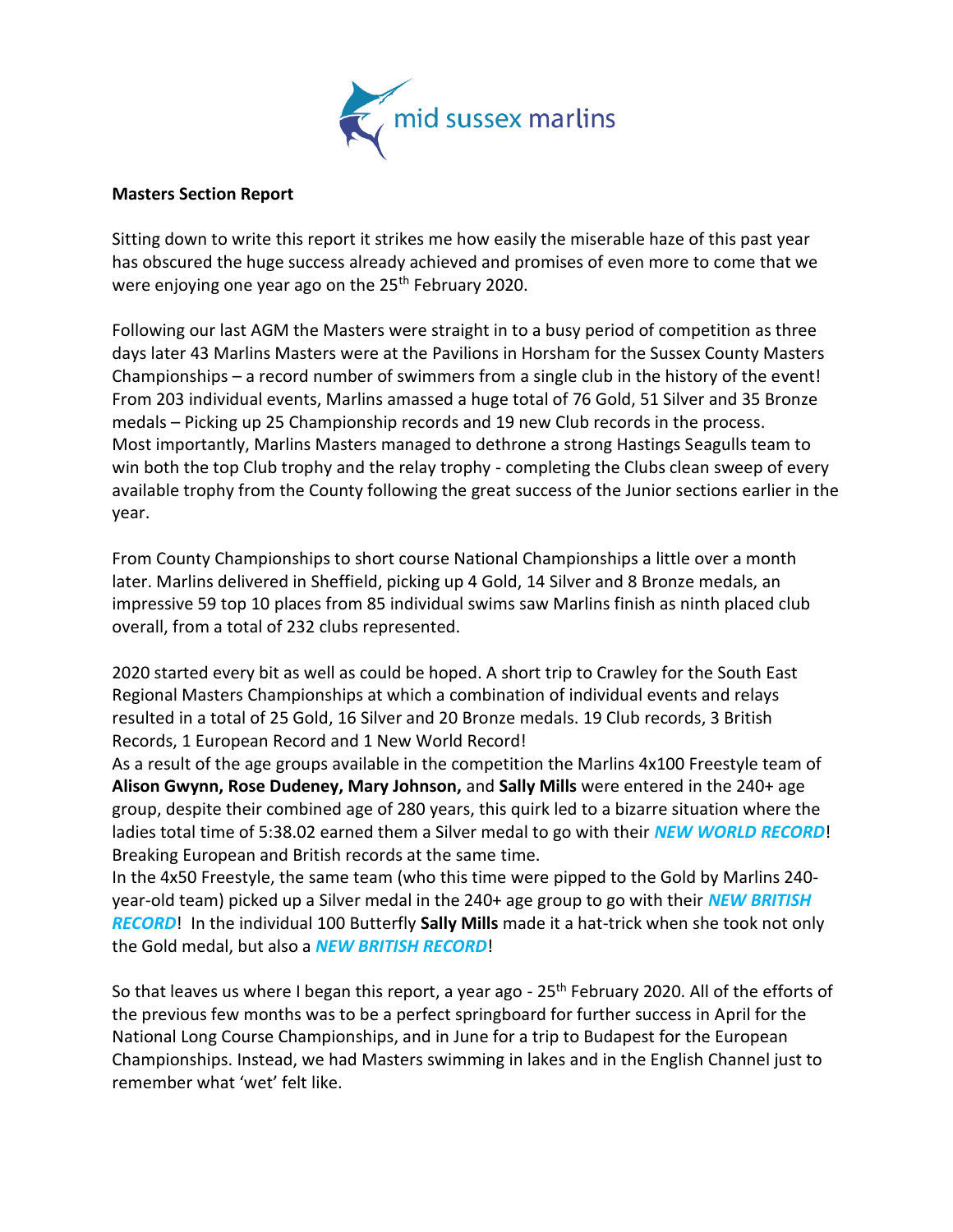

A return to the pools in September was only made possible due to a great deal of work behind the scenes and I would like to offer thanks to everybody involved in that, as well as the individuals who gave their time to fill the necessary 'Covid Poolside Support' role to allow others to swim, and the team of Masters coaches and volunteers who helped to get things going again.

Looking forwards, I hope it is not too long before we can all work together to get things going again, again…

**Andrew Hamerton Lead Masters Coach**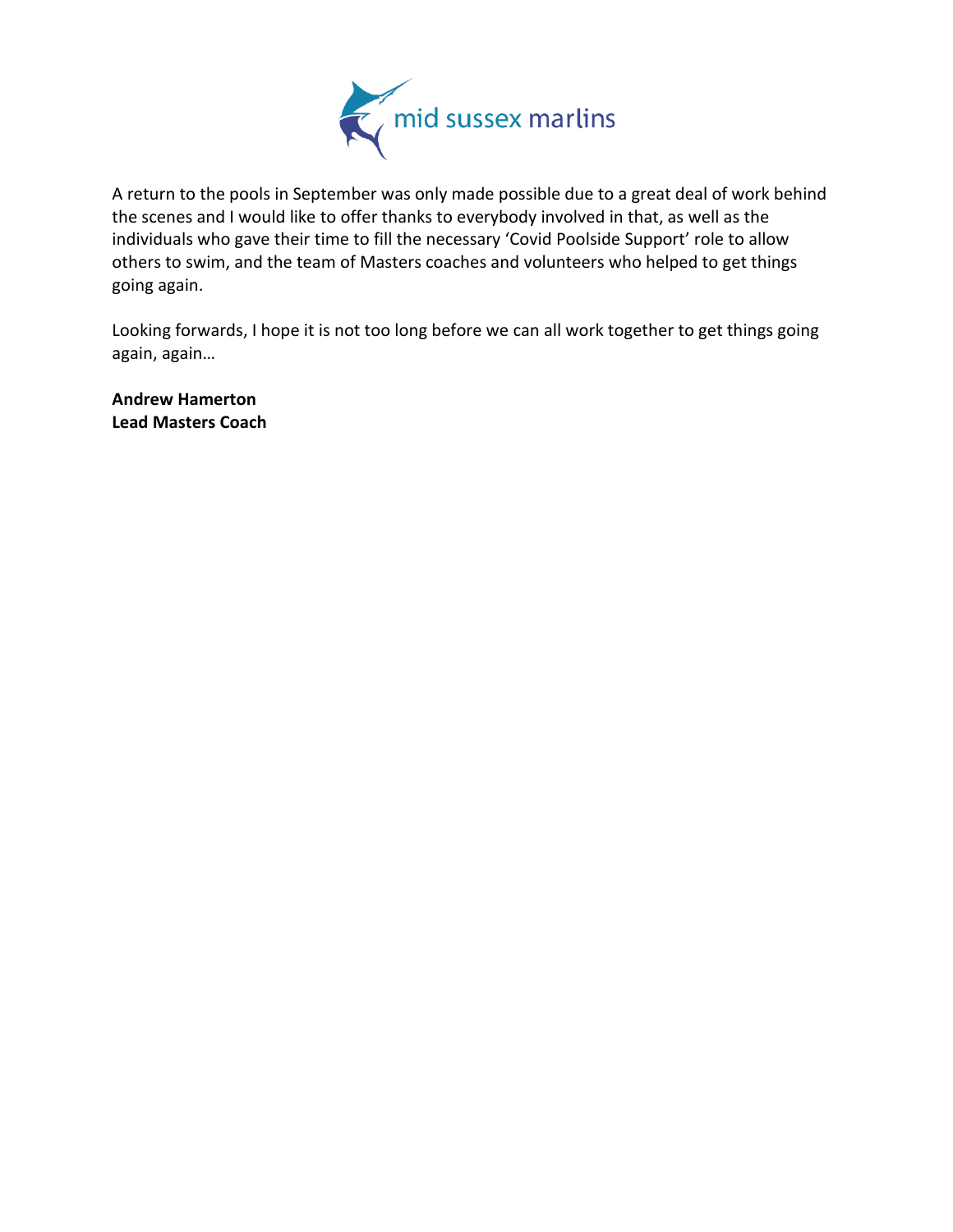

# **Teaching Group Report 2020**

Well, what a year! I had been off poolside for three months following a hip replacement and was welcomed back three weeks later after returning with lockdown. Certainly, in all my years in swimming I have never known a period like this.

Obviously due to Covid we have been unable to hold any of the Dev galas but the winners from the previous year were:

Best Girl: Charlotte Spencer Best Boy: Freddie Searle

The trophies were presented to the swimmers on our return to the pool last year. Well done to you both.

What will happen to the Dev gala series this year we will have to wait and see, or we may have to change the format, as this does help us choose potential squad swimmers.

We have had a few swimmers leave since lockdown, but we did manage to hold a large intake session in December to recruit some new members, so a big welcome to them, and hopefully they will get some water time soon!

Thankfully nearly all our teachers and helpers have returned, for which I am truly grateful as without their help and loyalty we as a club would struggle, so thank you to you all.

Despite Covid, on return to the pool there have been some positives we have gained out of this:

1.Forty five minute lessons for Grades 1-3. The extra water time has helped the swimmers progress better in their lessons, and hopefully this will be something we will be able to continue with going forward.

2. The way our water time now is managed has helped us with manage any staffing issues.

3. Parents coming forward to help as Covid officers, has been lovely to see, some of which have now expressed a wish to come on board as pool side helpers and maybe train as teachers.

I would like to thank Les and the board for all their support, Kerry for all her help in the running of the section, and finally again to all the teachers/helpers.

This is a club for swimmers of all abilities and ages and hopefully will continue like this after all that has gone on over the past year, and for many years ahead.

I hope everyone stays safe and look forward to seeing everyone when we return to some sort of normality soon.

**Stuart Ward Head of Teaching Groups**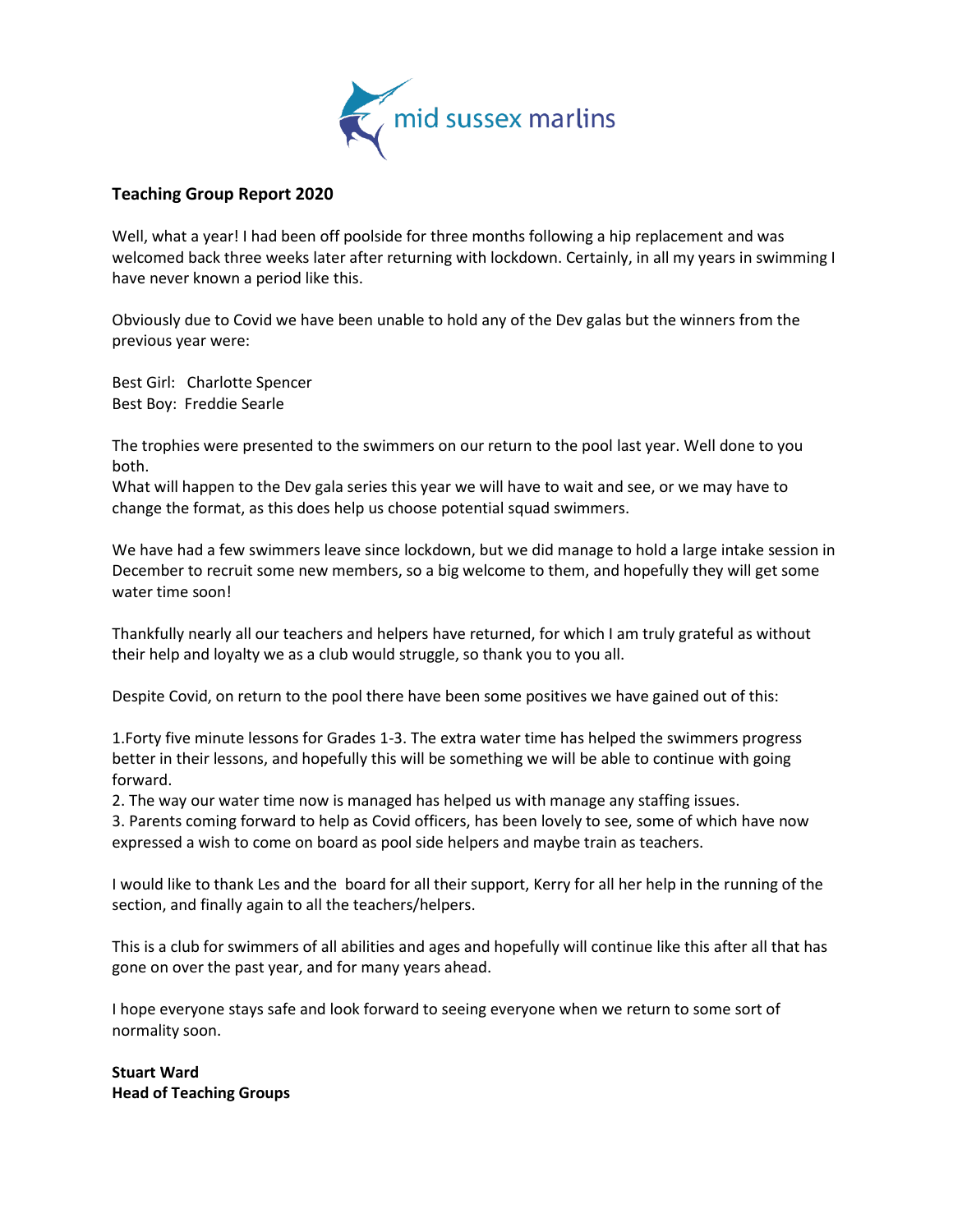# **Mid Sussex Marlins Water Polo Section – Annual Report for AGM February 2021**

Like much of the club the Water Polo section has been severely disrupted by COVID-19.

# **DEVELOPMENT & TRAINING**

Prior to the start of the pandemic we were seeing higher numbers turning up to our Sunday night training and these held up reasonably well when we returned after the first lockdown.

We have had some challenges maintaining our coaching numbers and the Club has agreed to begin paying water polo coaches for the first time to help us to secure the qualified coaches that we need.

For our Wednesday night training sessions we are still facing the challenge of transitioning junior players through to the senior men's team. However a number of young players have begun attending and we hope to build further on this.

# **COMPETITIONS**

### **Senior Ladies: British Water Polo League**

The Senior Ladies finished the National Championship 2 league in fourth place after the final fixtures of the 2019 season were completed in December 2019.

It remains a huge achievement that the Marlins retains its place among the top 12 clubs in the country, competing at the highest level.

COVID-19 sadly meant the 2020 season never took place, but the ladies team remains a vibrant and successful part of our club.

### **Senior Mens Team**

Our Senior Men's team continues to compete well in the Sussex League and finished the 2019 season firmly in mid-table.

The 2020 season was disrupted by COVID-19, but the men's team have stayed in touch with each other through a regular quiz night, which many have actually found more enjoyable than playing water polo.

# **Awards**

### **In conclusion:**

Water polo has been particularly affected by COVID-19 because, even when the lockdown was released, there remained significant restrictions on how the game could be played.

We will therefore have a significant rebuilding job to do once restrictions have finally lifted, but we feel confident that the strength and commitment of our members will ensure we are able to do this.

As ever, we are always on the lookout for new players and volunteers so please do put yourself forward if you're interested in finding out more or getting in the pool.